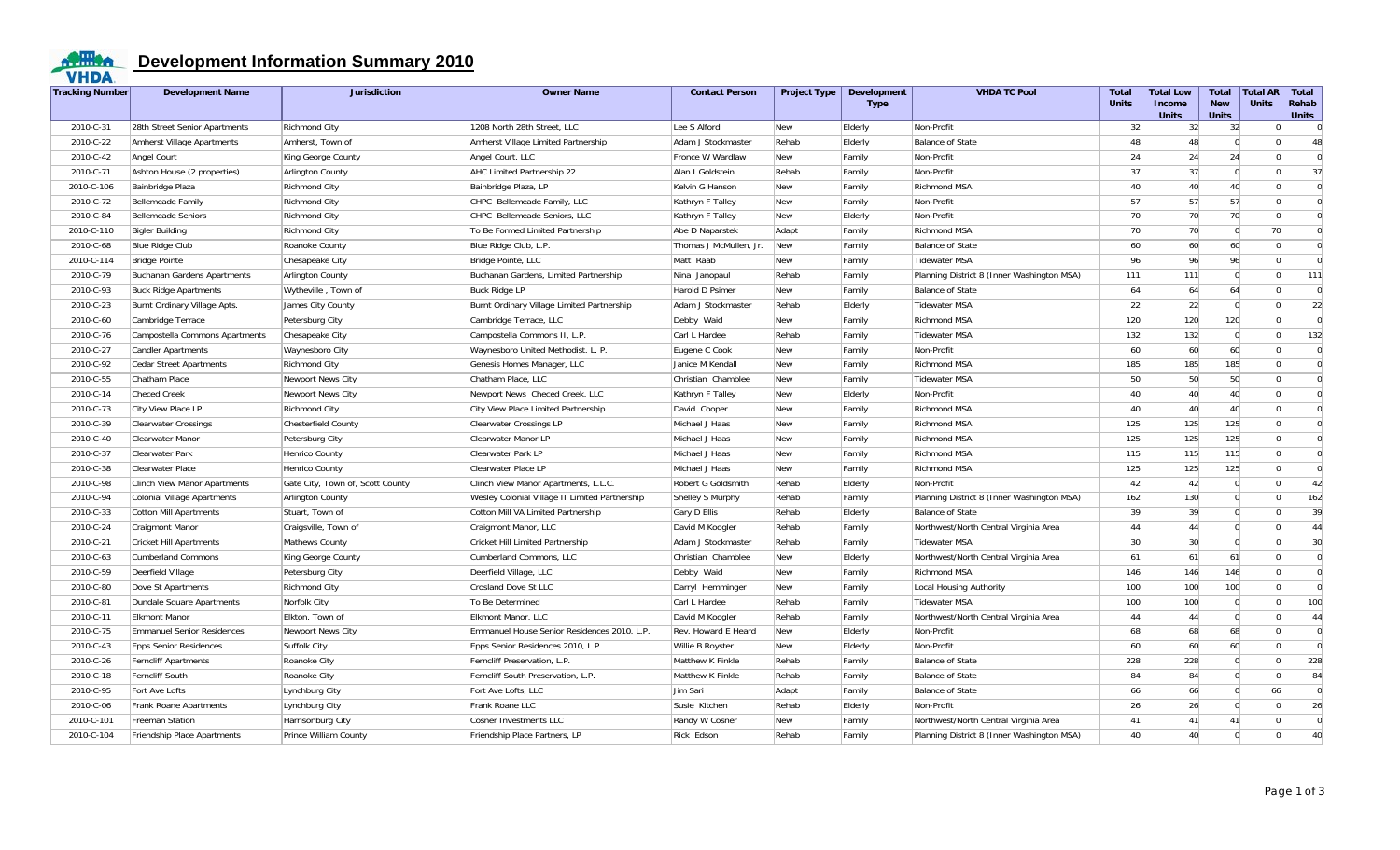| <b>Tracking Number</b> | <b>Development Name</b>        | <b>Jurisdiction</b>                      | <b>Owner Name</b>                           | <b>Contact Person</b> | <b>Project Type</b> | <b>Development</b><br><b>Type</b> | <b>VHDA TC Pool</b>                        | <b>Total</b><br><b>Units</b> | <b>Total Low</b><br><b>Income</b><br><b>Units</b> | <b>Total</b><br><b>New</b><br><b>Units</b> | <b>Total AR</b><br><b>Units</b> | <b>Total</b><br>Rehab<br><b>Units</b> |
|------------------------|--------------------------------|------------------------------------------|---------------------------------------------|-----------------------|---------------------|-----------------------------------|--------------------------------------------|------------------------------|---------------------------------------------------|--------------------------------------------|---------------------------------|---------------------------------------|
| 2010-C-17              | Glendale                       | Galax City                               | Glendale Preservation, L.P                  | Matthew K Finkle      | Rehab               | Family                            | <b>Balance of State</b>                    | 68                           | 68                                                | $\overline{0}$                             | $\Omega$                        | 68                                    |
| 2010-C-97              | Glenwood View                  | <b>Richmond City</b>                     | Glenwood View, LLC                          | <b>Bill Scantland</b> | New/Adapt           | Family                            | <b>Richmond MSA</b>                        | 80                           | 80                                                | 60                                         | 20                              | $\overline{0}$                        |
| 2010-C-96              | Grafton Town Apartments        | <b>York County</b>                       | Grafton Town Apartments LLC                 | Bill Scantland        | New                 | Family                            | <b>Tidewater MSA</b>                       | 50                           | 50                                                | 50                                         | $\Omega$                        | $\Omega$                              |
| 2010-C-58              | Grayson Park                   | <b>Richmond City</b>                     | Grayson Park, LLC                           | Debby Waid            | New                 | Family                            | <b>Richmond MSA</b>                        | 114                          | 114                                               | 114                                        | $\Omega$                        | $\Omega$                              |
| 2010-C-25              | <b>Grottoes Manor</b>          | Grottoes, Town of                        | Grottoes Manor, LLC                         | David M Koogler       | Rehab               | Family                            | Northwest/North Central Virginia Area      | 46                           | 46                                                | $\Omega$                                   | $\Omega$                        | 46                                    |
| 2010-C-66              | <b>Gypsy Hill House</b>        | <b>Staunton City</b>                     | New Gypsy Hill House LP                     | Robert B Margolis     | Rehab               | Elderly                           | Northwest/North Central Virginia Area      | 100                          | 100                                               | $\mathbf 0$                                | $\Omega$                        | 100                                   |
| 2010-C-51              | Heritage Acres Cape Charles    | Cape Charles, Town of                    | SP Cape Charles LP                          | Roberta Ujakovich     | Rehab               | Elderly                           | <b>Balance of State</b>                    | 93                           | 93                                                | $\mathbf 0$                                | $\Omega$                        | 93                                    |
| 2010-C-50              | Heritage Acres Suffolk         | Suffolk City                             | SP Suffolk LP                               | Roberta Ujakovich     | Rehab               | Family                            | <b>Tidewater MSA</b>                       | 76                           | 76                                                | $\Omega$                                   | $\Omega$                        | 76                                    |
| 2010-C-46              | Holiday Village                | Danville City                            | SP Danville LP                              | Roberta Ujakovich     | Rehab               | Elderly                           | <b>Balance of State</b>                    | 133                          | 133                                               | $\Omega$                                   | $\Omega$                        | 133                                   |
| 2010-C-86              | Holiday Village I              | Danville City                            | Holiday Village I Associates                | Joseph L Stendig      | Rehab               | Elderly                           | <b>Balance of State</b>                    | 64                           | 64                                                | $\Omega$                                   | $\Omega$                        | 64                                    |
| 2010-C-87              | Holiday Village II             | Danville City                            | Holiday Village II Associates               | Joseph L Stendig      | Rehab               | Elderly                           | <b>Balance of State</b>                    | 51                           | 51                                                | $\mathbf 0$                                | $\Omega$                        | 51                                    |
| 2010-C-88              | Holiday Village III            | Danville City                            | Holiday Village III Associates              | Joseph L Stendig      | Rehab               | Elderly                           | <b>Balance of State</b>                    | 18                           | 18                                                | $\Omega$                                   | $\Omega$                        | 18                                    |
| 2010-C-91              | Hopewell apartments            | <b>Hopewell City</b>                     | Hopewell Apartments LLC                     | Alex Olson            | Rehab               | Family                            | <b>Richmond MSA</b>                        | 192                          | 192                                               | $\overline{0}$                             | $\Omega$                        | 192                                   |
| 2010-C-113             | Hopewood                       | Caroline County                          | Hopewood, LLC                               | Wayne McVicker        | New                 | Family                            | Non-Profit                                 | 26                           | 26                                                | 26                                         | $\Omega$                        | $\overline{0}$                        |
| 2010-C-85              | Interbake Terminal Apartments  | <b>Richmond City</b>                     | Interbake Terminal, LP                      | Rachael Edwards       | Rehab               | Family                            | <b>Richmond MSA</b>                        | 140                          | 112                                               | $\overline{0}$                             | $\Omega$                        | 140                                   |
| 2010-C-52              | James Bland Apartments II      | Alexandria City                          | James Bland Housing II Limited Partnership  | Roy O Priest          | New                 | Family                            | Local Housing Authority                    | 18                           | 18                                                | 18                                         | $\Omega$                        | $\overline{0}$                        |
| 2010-C-64              | Jobbers Overall Apartments     | Lynchburg City                           | Jobbers Overall, LP                         | Andy Rosen            | New/Adapt           | Family                            | <b>Balance of State</b>                    | 50                           | 50                                                | 34                                         | 16                              | $\overline{0}$                        |
| 2010-C-82              | John Knox Tower                | Norfolk City                             | To Be Determined                            | Carl L Hardee         | Rehab               | Elderly                           | Tidewater MSA                              | 150                          | 150                                               | $\overline{0}$                             | $\Omega$                        | 150                                   |
| 2010-C-102             | Lafayette Crossing Senior      | Spotsylvania County                      | Entity to be formed                         | Brett Guy             | New                 | Elderly                           | Northwest/North Central Virginia Area      | 100                          | 100                                               | 100                                        | $\Omega$                        | $\overline{0}$                        |
| 2010-C-83              | Lake Village Apartments        | Chesapeake City                          | To Be Determined                            | Carl L Hardee         | Rehab               | Family                            | <b>Tidewater MSA</b>                       | 184                          | 184                                               | $\overline{0}$                             | $\Omega$                        | 184                                   |
| 2010-C-12              | Lakeside Manor                 | Rockbridge County                        | Lakeside Manor, LLC                         | David M Koogler       | Rehab               | Family                            | <b>Balance of State</b>                    | 23                           | 23                                                | $\overline{0}$                             | $\Omega$                        | 23                                    |
| 2010-C-57              | Lamplighter Terrace            | Petersburg City                          | Lamplighter Terrace, LLC                    | Debby Waid            | New                 | Family                            | <b>Richmond MSA</b>                        | 42                           | 42                                                | 42                                         | $\Omega$                        | $\overline{0}$                        |
| 2010-C-67              | Lexington House Apartments     | Lexington City                           | New Lexington House I Limited Partnership   | Robert B Margolis     | Rehab               | Elderly                           | <b>Balance of State</b>                    | 78                           | 78                                                | $\overline{0}$                             | $\Omega$                        | 78                                    |
| 2010-C-108             | Light Global Mission Church    | <b>Fairfax County</b>                    | Light Global Mission Church                 | Tina Kim              | New                 | Elderly                           | <b>Balance of State</b>                    | 92                           | 73                                                | 92                                         | $\Omega$                        | $\Omega$                              |
| 2010-C-15              | London Oaks Apartments         | Portsmouth City                          | London Oaks Preservation, L.P.              | Matthew K Finkle      | Rehab               | Family                            | <b>Tidewater MSA</b>                       | 296                          | 296                                               | $\overline{0}$                             | $\Omega$                        | 296                                   |
| 2010-C-05              | Lynchburg High Apartments      | Lynchburg City                           | Lynchburg High LLC                          | Susie Kitchen         | Rehab               | Family                            | Non-Profit                                 | 74                           | 74                                                | $\Omega$                                   | $\Omega$                        | 74                                    |
| 2010-C-09              | Mill Run II                    | Belle Haven, Town of                     | Mill Run Apartments, LLC                    | David F Annis         | New/Rehab           | Family                            | Local Housing Authority                    | 26                           | 26                                                | 12                                         | $\Omega$                        | 14                                    |
| 2010-C-62              | Montague Terrace               | Augusta County                           | Montague Terrace, LLC                       | Christian Chamblee    | New                 | Family                            | Northwest/North Central Virginia Area      | 96                           | 96                                                | 96                                         | $\Omega$                        | $\Omega$                              |
| 2010-C-32              | Mountain View Apartments       | Waynesboro City                          | Mountain View Partners, LLC                 | R. Edward Delapp      | Rehab               | Family                            | Local Housing Authority                    | 129                          | 129                                               | $\Omega$                                   | $\Omega$                        | 129                                   |
| 2010-C-35              | New River Gardens II Apartment | Radford City                             | New River Gardens II VA Limited Partnership | Gary D Ellis          | Rehab               | Family                            | Balance of State                           | 44                           | 44                                                | $\mathbf 0$                                | $\Omega$                        | 44                                    |
| 2010-C-45              | North Oak                      | <b>Richmond City</b>                     | LLC to be formed                            | Bernard Rogers        | Rehab               | Family                            | Non-Profit                                 | 143                          | 143                                               | $\mathbf 0$                                | $\Omega$                        | 143                                   |
| 2010-C-36              | Oak Knoll Apartments           | Damascus, Town of                        | Oak Knoll VA Limited Partnership            | Gary D Ellis          | Rehab               | Family                            | <b>Balance of State</b>                    | 21                           | 21                                                | $\Omega$                                   | $\Omega$                        | 21                                    |
| 2010-C-41              | Oakmeade Apartments            | Henrico County                           | To be determined                            | Kevin D Orth          | Rehab               | Family                            | <b>Richmond MSA</b>                        | 100                          | 100                                               | $\Omega$                                   | $\Omega$                        | 100                                   |
| 2010-C-100             | Old Point Homes                | Hampton City                             | Hampton Old Point Homes                     | Philip H Page, Jr     | New                 | Family                            | Local Housing Authority                    | 27                           | 27                                                | 27                                         | $\Omega$                        | $\overline{0}$                        |
| 2010-C-49              | Owens Court Townhomes          | Petersburg City                          | Owens Court Limited Partnership             | Robert L Jones        | New                 | Family                            | <b>Richmond MSA</b>                        | 42                           | 42                                                | 42                                         | $\overline{0}$                  | $\overline{0}$                        |
| 2010-C-29              | <b>Oxford Apartments</b>       | Troutville, Town of                      | Troutville United Methodist Housing, L. P.  | Eugene C Cook         | New                 | Family                            | Balance of State                           | 60                           | 60                                                | 60                                         | $\Omega$                        | $\Omega$                              |
| 2010-C-115             | Park Place East                | Norfolk City                             | Park Place East Associates, L.P.            | William A Simkins CPM | New                 | Elderly                           | Non-Profit                                 | 100                          | 100                                               | 100                                        | $\Omega$                        | $\overline{0}$                        |
| 2010-C-10              | Parkview Gardens               | Prince Edward County, Farmville, Town of | Farmville Parkview Gardens LLC              | Samantha B Brown      | Rehab               | Family                            | Non-Profit                                 | 80                           | 80                                                | $\overline{0}$                             | $\Omega$                        | 80                                    |
| 2010-C-48              | Parkway Village                | Waynesboro City                          | SP Waynesboro LP                            | Roberta Ujakovich     | Rehab               | Family                            | Northwest/North Central Virginia Area      | 126                          | 126                                               | $\overline{0}$                             | $\overline{0}$                  | 126                                   |
| 2010-C-99              | Patterson Crossing             | <b>Hampton City</b>                      | Hampton Patterson Crossing                  | Philip H Page, Jr.    | New                 | Family                            | Local Housing Authority                    | 20                           | 20                                                | 20                                         | $\Omega$                        | $\overline{0}$                        |
| 2010-C-20              | Peach Grove Apartments         | <b>Westmoreland County</b>               | Peach Grove Apartments, LLC                 | William F Howell, Jr  | New                 | Family                            | <b>Balance of State</b>                    | 20                           | 20                                                | 20                                         | $\Omega$                        | $\Omega$                              |
| 2010-C-74              | Piedmont Lane                  | The Plains, Town of                      | The Plains Housing, LP                      | G. Kimball Hart       | <b>New</b>          | Family                            | Northwest/North Central Virginia Area      | 16                           | 16                                                | 16                                         | $\Omega$                        | $\Omega$                              |
| 2010-C-105             | <b>Richmond Ridge Apts</b>     | <b>Richmond County</b>                   | Richmond Ridge Apartments LLC               | Jim Sari              | New                 | Family                            | <b>Richmond MSA</b>                        | 72                           | 72                                                | 72                                         | $\Omega$                        | $\overline{0}$                        |
| 2010-C-103             | <b>Riverwood Apartments</b>    | Prince William County                    | Entity to be formed                         | Brian Lopez           | Rehab               | <b>Family</b>                     | Planning District 8 (Inner Washington MSA) | 156                          | 156                                               | $\Omega$                                   | $\Omega$                        | 156                                   |